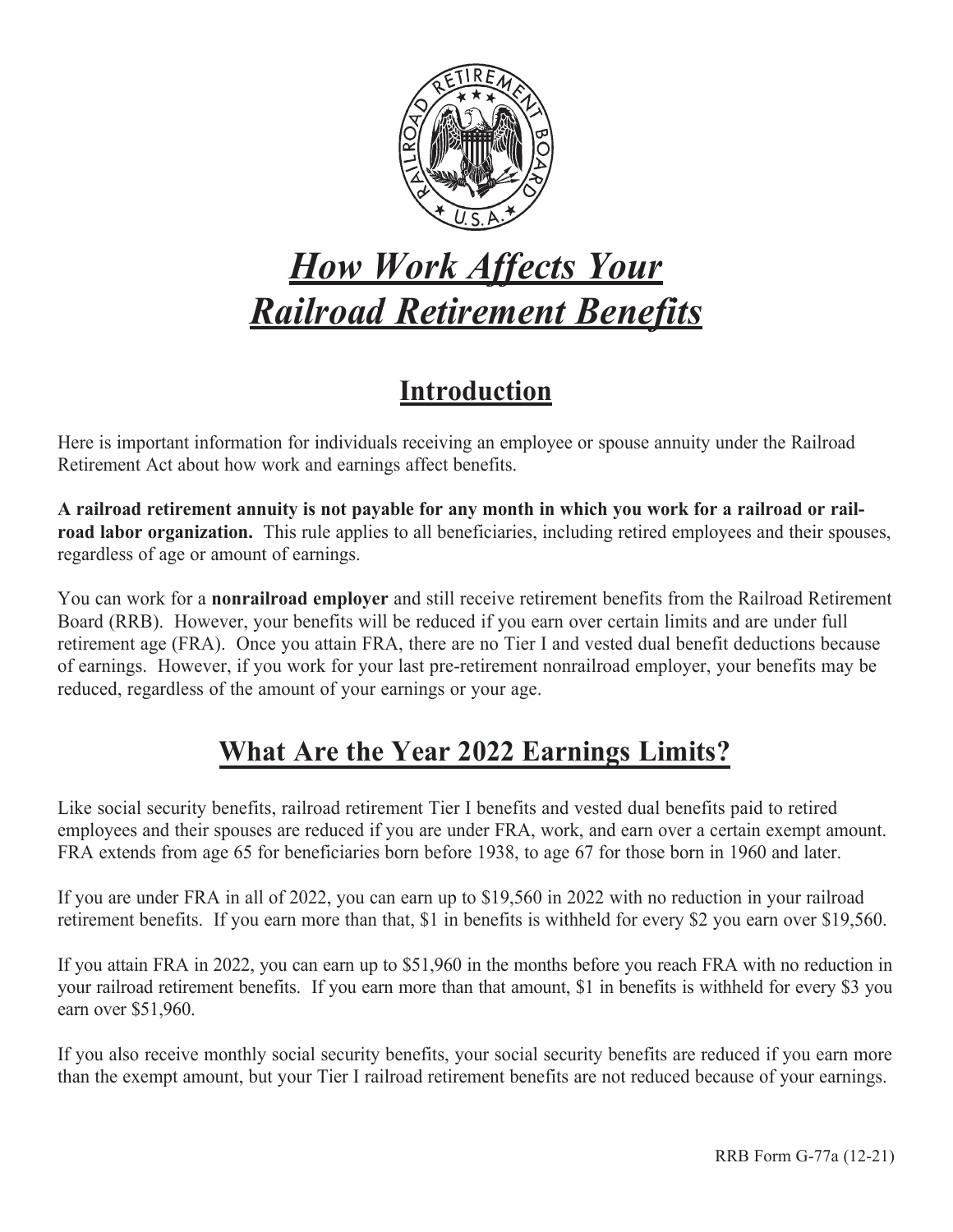| <b>Summary of Earnings Limits</b><br>2020-2022                                                                                                                                                                                                                            |                                  |                          |                            |                          |
|---------------------------------------------------------------------------------------------------------------------------------------------------------------------------------------------------------------------------------------------------------------------------|----------------------------------|--------------------------|----------------------------|--------------------------|
| A summary of the annual earnings exempt amounts and the special one-year<br>monthly exempt amounts is shown below. Remember that these limits apply<br>to earnings deductions in Tier I benefits and vested dual benefits paid to<br>retired employees and their spouses. |                                  |                          |                            |                          |
| Year                                                                                                                                                                                                                                                                      | <b>Under Full Retirement Age</b> |                          | <b>Full Retirement Age</b> |                          |
|                                                                                                                                                                                                                                                                           | Yearly<br>Amount                 | <b>Monthly</b><br>Amount | Yearly<br>Amount           | <b>Monthly</b><br>Amount |
| 2022                                                                                                                                                                                                                                                                      | \$19,560                         | \$1,630                  | \$51,960                   | \$4,330                  |
| 2021                                                                                                                                                                                                                                                                      | \$18,960                         | \$1,580                  | \$50,520                   | \$4,210                  |
| 2020                                                                                                                                                                                                                                                                      | \$18,240                         | \$1,520                  | \$48,600                   | \$4.050                  |
| An earnings test applies in the calendar year in which a beneficiary<br>attains FRA, but only to the months prior to the month the beneficiary<br>reaches FRA.                                                                                                            |                                  |                          |                            |                          |

# **Special One-Year Rule**

A special rule applies to earnings for one year, usually the first year of retirement, if you are under FRA. Under this rule, you can receive a full annuity for any month you are "retired" and your monthly earnings do not exceed a certain limit, regardless of your annual earnings. Different rules apply to self-employed individuals subject to the monthly test. The amount of time spent in self-employment during a month, as well as the nature of work performed, is considered in determining whether the special one-year rule applies.

In 2022, a person under FRA is considered retired if monthly earnings do not exceed \$1,630. For example, John Smith retires at age 62 on August 25, 2022. He made \$25,000 through August. He begins a part-time job in September. He earns \$600 per month. Although his earnings for the year exceed the year 2022 limit of \$19,560, Mr. Smith will receive his full railroad retirement annuity for September through December because his earnings in those months are less than \$1,630, the special one-year monthly exempt amount. Beginning in 2023, only the yearly limits will apply to Mr. Smith because he will have already used his special one-year rule eligibility.

### **Work for Your Last Pre-Retirement Nonrailroad Employer**

If you are a retired railroad employee or the spouse of a retired employee, part of your annuity is subject to earnings deductions if you work for your last pre-retirement nonrailroad employer. Your Tier II benefits and supplemental annuity, if any, are reduced \$1 for every \$2 in earnings from your last pre-retirement nonrailroad employer, subject to a maximum reduction of 50 percent. The reduction applies regardless of the amount of your earnings or your age.

A retired employee's work for a last pre-retirement nonrailroad employer can also cause a reduction in the spouse's Tier II benefits.

Here's an example of how the reduction works. Mr. Jones, a retired railroad employee, has a monthly Tier II benefit of \$300, and no supplemental annuity. He earns \$400 each month from work for his last pre-retirement nonrailroad employer. His monthly Tier II benefits are reduced to \$150. Although the reduction for his earnings is calculated to be \$200, the reduction is limited to 50 percent of his Tier II benefits.